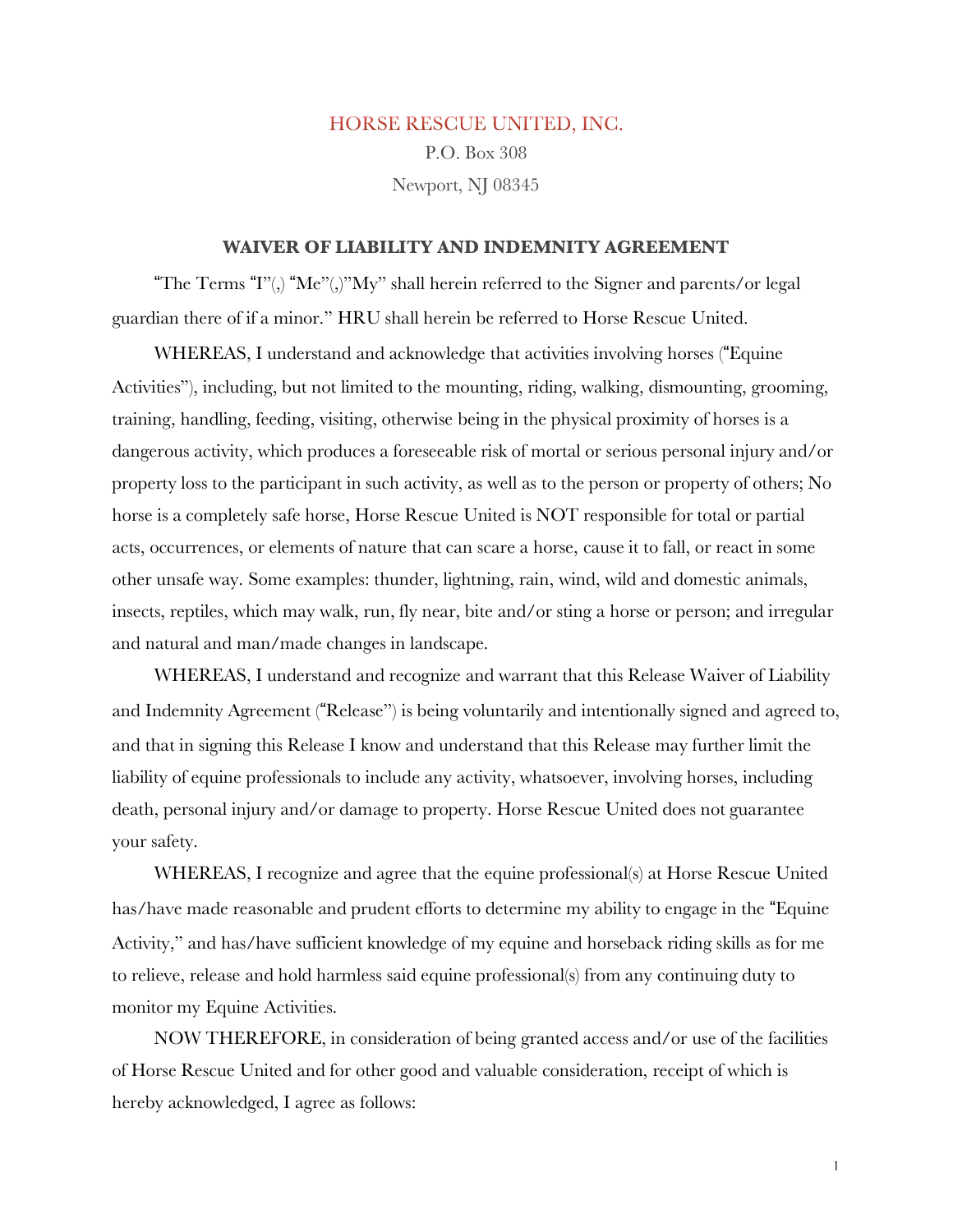#### 1. **Assumption of the Risk.**

(a) I hereby assume full responsibility for, and risk of, any death or bodily injury to myself or others (including, but not limited to, those matters set forth in the above recitals) and damage to or destruction of my property or the property of others, caused by my engaging in any Equine Activities either on the premises of Horse Rescue United or elsewhere while working with Horse Rescue United. My responsibility includes, but is not limited to, payment of (I) medical costs for myself and others that I may have injured (ii) costs to replace my own property or the property of others that I may have lost, destroyed, or damaged, and (iii) damages for others non-medical and non-property items such as pain and suffering and lost wages, etc.

#### 2. **Release, Waiver of Liability, and Discharge of Claims.**

(a) I hereby release, waive, and discharge any and all claims that I may now or in the future have for damages against Horse Rescue United including its Land Owners, Rescue Owner, Occupants, Tenants, Subtenants, Licensees, Employees, Officers, Directors, or Agents and the respective affiliated entities or persons of any one or more of them, arising directly or indirectly from my death, the death of any other person, bodily injury to me or others, or damage to my property or that of others attributable to my engaging in Equine Activities, or my presence on HRU premises.

(b) I acknowledge that Horse Rescue United requires me to wear AHSA approved headgear with a chin strap while jumping and requires me to wear a safety helmet while riding. I understand and acknowledge that the risk of head injuries and death are significantly reduced by wearing appropriate headgear. I hereby release, waive, and discharge Horse Rescue United including its Land Owners, Rescue Owner, Occupants, Tenants, Subtenants, Licensees, Employees, Officers, Directors, or Agents and the respective affiliated entitles or persons of any one or more of them, against any and all claims that I may now or in the future have for damages resulting from my failure to wear headgear while riding either on Horse Rescue United premises, an offsite facility, or park.

(c) This release is intended to release, waive and discharge, in advance, Horse Rescue United together with its Land Owners, Rescue Owner, Occupants, Tenants, Subtenants, Employees, Officers, Directors, and their respective affiliates or persons of any one or more of them, from and against any liability arising out of or connected in any way with my or my guests or invitees engaging in any Equine Activities on the Horse Rescue United premises or in any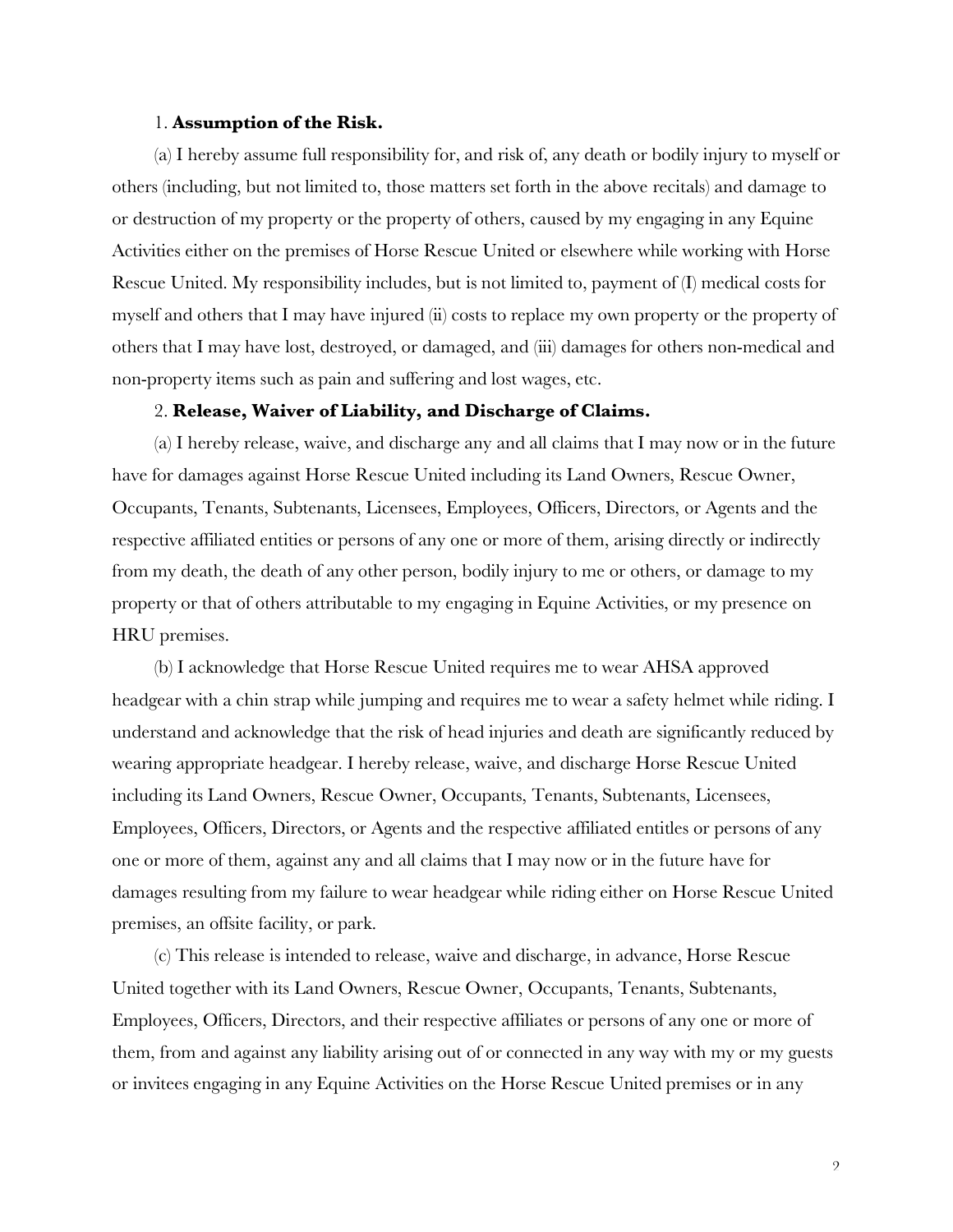activity in which an Horse Rescue United representative is required to attend on my behalf, and/or my or my guests or invitees presence on the Horse Rescue United premises, even though such liability may be attributable, in full or in part, to the negligence, recklessness or misconduct of one or more of such persons or entities.

(d) Medical Authority. I,\_\_\_\_\_\_\_\_\_\_\_\_\_\_\_\_\_\_\_\_\_\_\_\_\_\_\_\_\_\_\_\_\_\_\_\_\_\_(participant, or if minor, parents/guardians) hereby grant permission and authority to Horse Rescue United and its Officers to act for me in executing verbal instructions or if unable to contact us, to act for us in dealing with physicians, available ambulance companies and hospitals, to obtain prompt medical attention for the person named above in the event of any perceived medical emergency.

I hereby covenant and agree to release Horse Rescue United and its Land Owners, Rescue Owner, Occupants, Tenants, Subtenants, Employees, Officers, Directors, or agents and their respective affiliates or persons of any one or more of them, and hold harmless from liability connected with obtaining prompt medical attention for the person named above. I will be responsible for all medical expenses, Horse Rescue United and its Land Owners, Rescue Owner, Occupants, Tenants, Subtenants, Employees, Officers, Directors, or Agents and their respective affiliates, or persons of any one or more of them, I hereby release of any medical expenses.

(e) In accordance with such release, waiver, and discharge, and in consideration of being allowed to utilize and/or visit the Horse Rescue United facilities, I promise not to sue or demand any money or anything else of value from Horse Rescue United including any of its Land Owners, Rescue Owner, Occupants, Tenants, Subtenants, Employees, Officers, Directors, or Agents and their respective affiliates or persons of any one or more of them.

## 3) **Indemnification.**

I agree to completely indemnify and hold harmless Horse Rescue United, including any of its Land Owners, Rescue Owner, Occupants, Tenants, Subtenants, Employees, Officers, Directors, or Agents and their respective affiliates or persona of any one or more of them, from and against any and all claims, demands, causes of action, suits, actions, losses, liabilities, costs and/or expenses, including attorney's fees, which are occasioned by, or otherwise attributable to, matters for which I have assumed the risk and for which I am responsible in accordance with Section 1 hereof, and for any actions brought by my guests or invitees.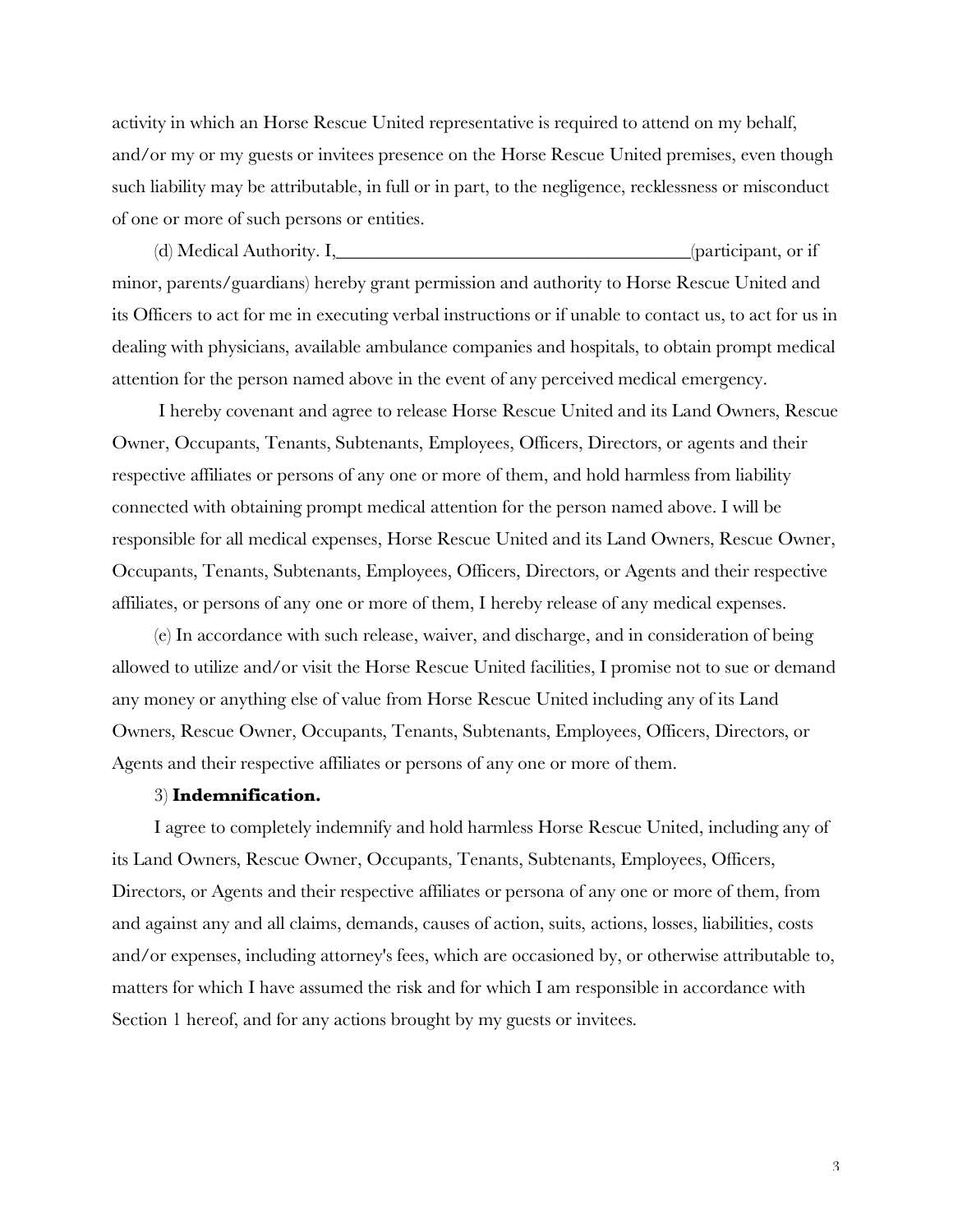#### 4) **Binding Nature of Agreement.**

I agree that this Agreement shall be binding on my personal representatives, heirs and assigns.

## 5) **Governing Law.**

This Agreement shall be governed by, and construed in accordance with, the internal substantive laws of the State of New Jersey, without regard to the choice of law rules thereof. I hereby submit to the in persona jurisdiction of the State of New Jersey. Venue for purposes of any litigation or arbitration concerning this Agreement shall be in Monmouth County, New Jersey.

## 6) **Severability.**

In the event that any provision of this Agreement shall be void or unenforceable for any reason, then such provision shall be stricken and of no force and effect. The remaining provisions of this Agreement, however, shall continue in full force and effect, and to the extent required shall be modified to preserve their validity.